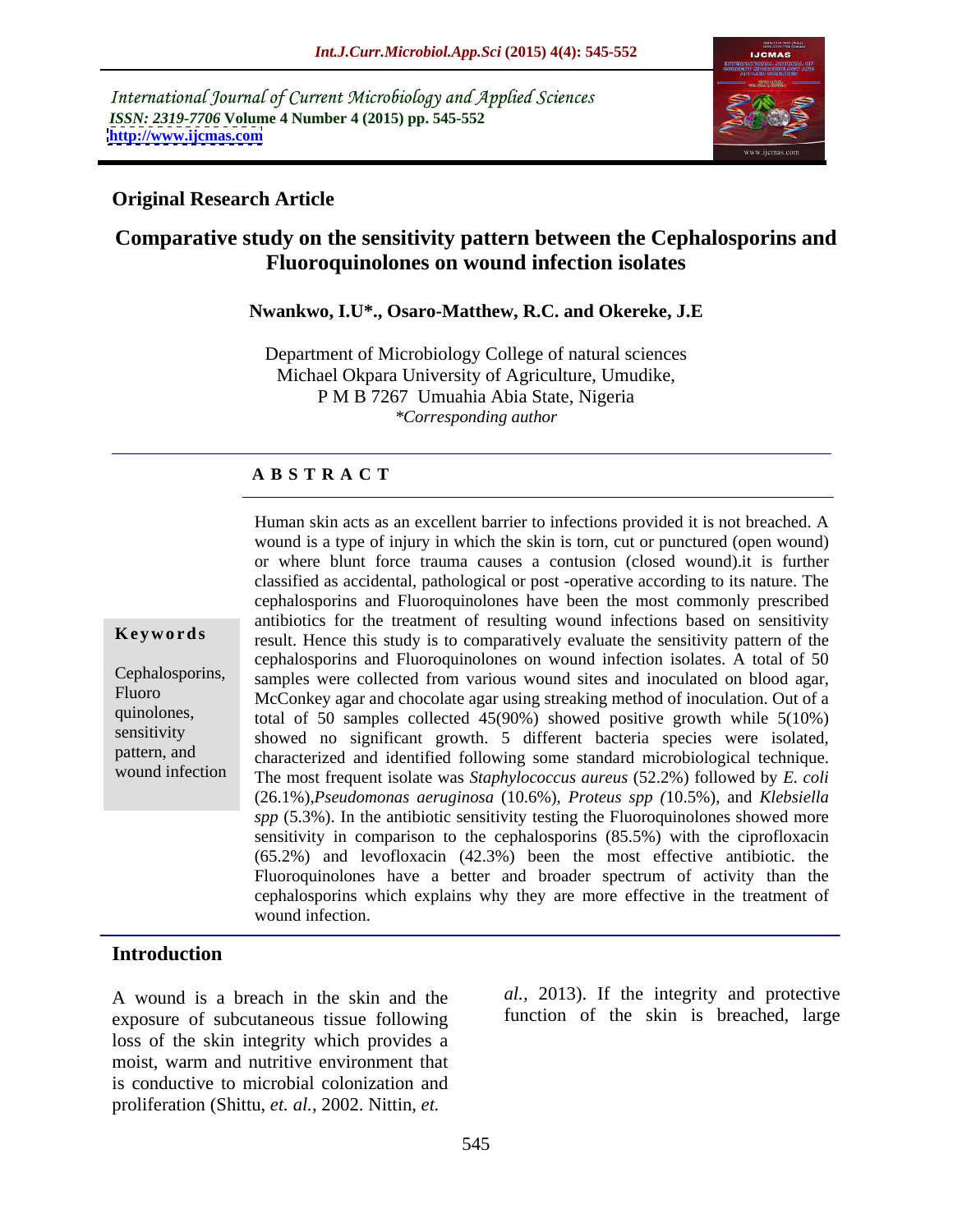the wound and initiate an inflammatory only after a comprehensive assessment response. The current spread of multi-drug process including considerations of patients resistant bacteria pathogens has added a new characteristics, the results of microbiological dimension to the problem of wound investigations and the identification of both infections (Sule and Olusanya, 2000). This the nature and location of wound, can the is particularly worse in resource poor countries where sale of antibiotics is under poor control (Onile, 1997). A regular There are various types of antibiotics but in bacteriological review of infected wounds is therefore a necessity if affected patients be layed on the sensitivity pattern between must receive qualitative health care, the Cephalosporin and Fluoroquinolones as particularly when blind treatment is a necessity, as in underdeveloped and developing nations (Fadeyi *et al.,* 2008). The cephalosporins and Fluoroquinolones Hence these work is to comparatively have been the most commonly prescribed evaluate the sensitivity pattern between the antibiotics for the treatment of resulting cephalosporins and Fluoroquinolones on wound infections based on culture and sensitivity results (Sule and Olusanya,

2000).<br> **Materials and Methods**<br> **Wounds are populated by microorganisms Sample collection** from two sources: exogenous (post-injury) and endogenous (normal flora of skin and mucous membranes) ((Bhatt and Lakhey,

Most wounds have polymicrobial population from road traffic accidents, surgical incision of aerobic and anaerobic bacteria, many site, and post -operative wounds .Moreso, with predictable primary pathogen e.g. of relevant datas such as age, sex, aetiology of primary pathogens includes *staphylococcus aureus*, *Staphylococcus pyogenes* and of 50 samples were collected out of which *Pseudomonas aeruginosa* while primary 27 were male and 23 were female patients anaerobic pathogens includes anaerobic falling between the age ranges of 14 cocci, bacteriodes, provotella, 42 vears. poriphyromonas, clostridium and environmental pathogens; here the source of **Bacterial isolation** wound will define the microbial population e.g. chronic wounds can be colonized by hospital flora e.g. MRSA (Methicillin plates(blood, chocolate, and mcConkey resistant *Staphylococcus aureus*) e.t.c. ( agar) with the aid of a sterile wire loop byCheesebrough, 2006)

quantities of different cell types will enter antibiotics are essential for the management It is now generally accepted that systemic of clinically infected wounds, the choice of antibiotics to be used is not always apparent most appropriate antibiotic be identified.

> correlation to this work more emphasis will a result of their extensive use in the treatment of wound infection.

> wound infection isolates.

# **Materials and Methods**

### **Sample collection**

2007). swabs(Cheesebrough, 2006), from patients Wound swabs/pus samples were collected with sterile disposable cotton with suspected wound infection ranging wound were obtained from patients. A total 42years.

### **Bacterial isolation**

The samples were inoculated on the agar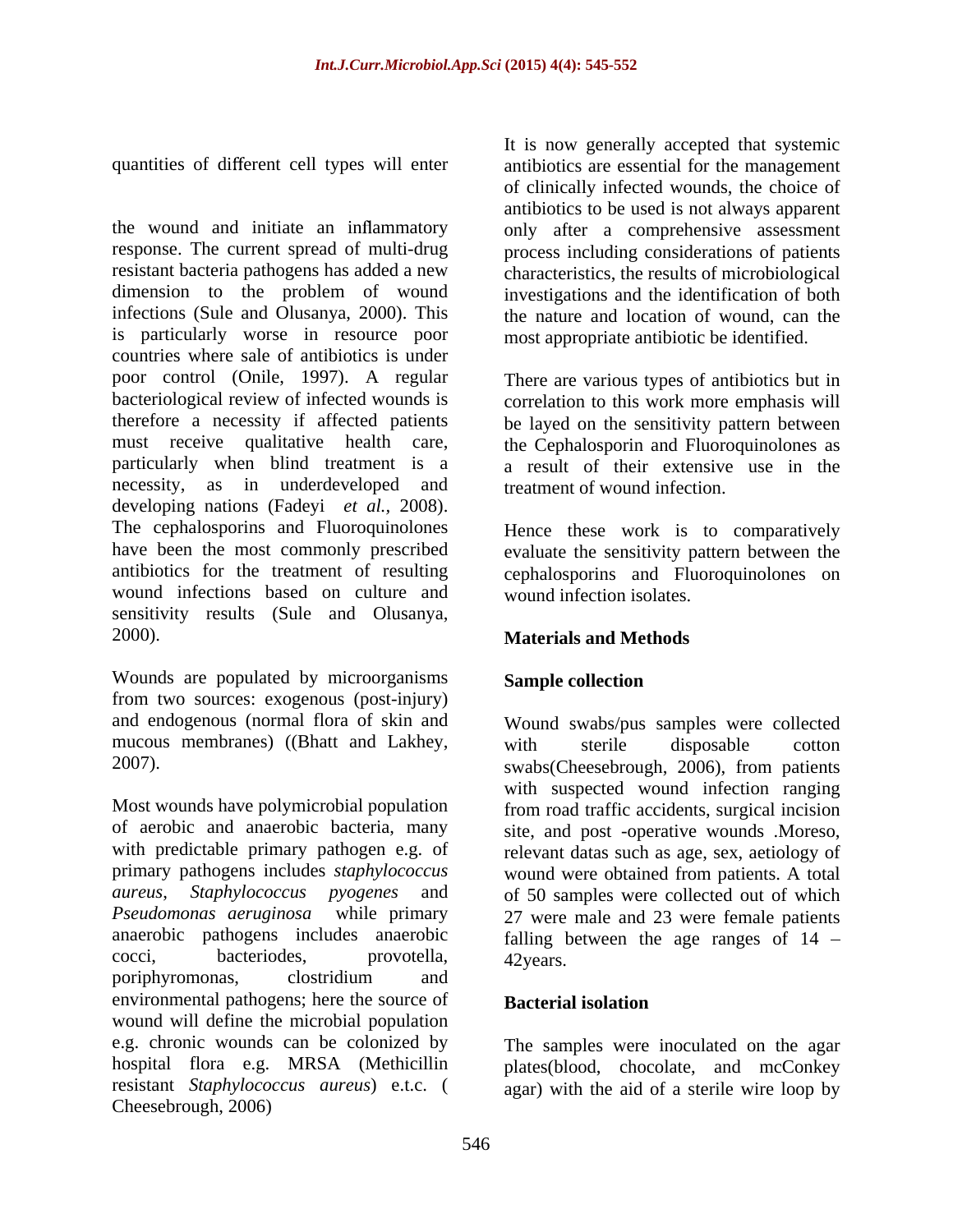### **Identification and characterization of bacteria isolates bacteria isolates bacteria isolates bacteria** isolates **bacteria** isolates **b**

Bacteria isolates were characterized and Out of 50 samples collected 45samples identified using two step approach namely representing 90% yielded significant growth biochemical test and gram staining while 5 samples representing 10% yielded (Cheesebrough,2006). The characteristic features of the colonies observed were distribution amongst the 45 sample that noted. The biochemical test carried out showed significant growth are as follows includes the following; catalase test, male 25(50%) and female 20(40%) as coagulase test, oxidase test and indole test.

This is simply the susceptibity of bacteria wound site 20(44.5%) were the most isolates to antibiotics. It is carried out to commonly infected. This was followed by determine which antibiotic will be most post- operative wound 15(33.3%) and the successful in treating a bacterial infection in least infected site was wound sepsis (road vivo. Antibiotic sensitivity testing is often traffic accident) 10(22.2%) and this is done by modified Kirby Bauer's disc diffusion method on MullerHinton agar. Small wafer containing antibiotics are Distribution of bacteria pathogen from impregnated onto the MullerHinton agar surgical wound site showed that *E. coli* is upon which the bacteria isolate was the most prevalent organism accounting for inoculated. If the bacteria are sensitive to the 35% of the isolates, followed by antibiotic, a clear ring or zone of inhibition is seen around the disc indicating poor being prevalent was *Proteus* spp 5%. growth (Cheesebrough, 2006). Presence of *Staphylococcus aureus* constituted the most zone of inhibition is not automatically common organism accounting for 46.7% interpreted as susceptibility to the from post-operative wound followed by antibiotics; the zone width has to be *E.coli*33.3%,and the least prevalent were measured and compared against a reference *Pseudomonas aeruginosa* 6.7%, *Proteus spp* standard which contains measurement 6.7% and klebsiella spp ranges and their equivalent categories of 6.7%.*Staphylococcus aureus* 80%is the most

streak plate method and it was incubated at Data collected were subjected to statistical 37 °C for 24 hours analysis using Statistical Package for the The growth of microorganisms in the culture frequencies and percentages to determine plates were examined for the various the abundance of bacteria species. Analysis characteristics which includes shape, size, of Variance (ANOVA) was used to test elevation, surface, edges,colony structure similarities and variations among the groups degree of growth and nature. The same of antibiotics against the different bacteria Social Sciences (SPSS) Version 20 for isolates.

# **Result and Discussion**

no significant growth. The gender represented in Table 1.

Antibiotic sensitivity test **The percentage distribution of isolates from** different wound sites showed that surgical depicted in Table 2.

susceptible or resistant. common isolate from wound sepsis site. **Method of data analysis** was the most prevalent isolates from all35% of the isolates, followed by *Staphylococcus aureus* 30%and the least prevalent was *Proteus spp* 5%. common organism accounting for 46.7% 6.7% and *klebsiella spp* Generally *Staphylococcus aureus* 52.2%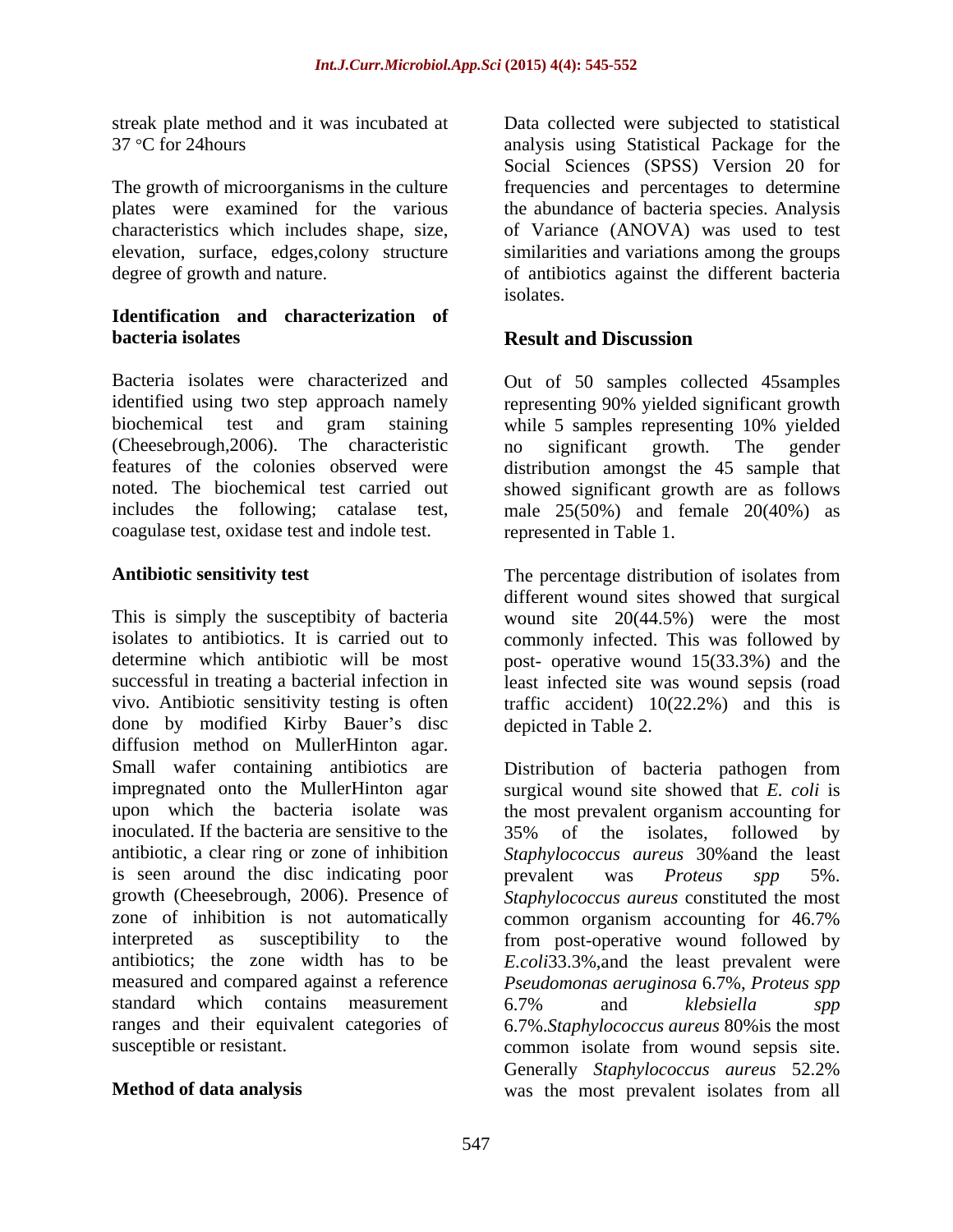*coli* from surgical wound site (20.17mm), post- operative site (19.93mm) and wound from surgical wound site (15.57mm), post site (15.67mm) were the least susceptible.  $\frac{1}{\text{site}}$  (20.17mm), post- operative site Among the cephalosporins *Proteus spp* from (19.93mm) and wound sepsis site

In this work a total of 50 samples from various wound sites were included out of 80% isolates were susceptible to which male patients were 25(50%) and female patients were 20(40%). The most *Pseudomonas aeruginosa* (10.6%) and the least isolates was *Proteus spp* which was (5.9%). A similar study conducted in Tribhuvan university teaching hospital by Singh *et al*, (2006) reported that 82.50% showed bacterial growth and 10 different bacterial species were isolated including predominantly *Staphylococcus aureus* least prevalent isolate were *Proteus spp* and 57.70% followed by *E. coli*. No significant growth from some of the samples in these study may be due to delay in transportation of samples to laboratory from site of The antibiotic sensitivity testing showed that

Another reason is the collection of samples

wound sites followed by *E. coli* 26.1% and sensitivity pattern of the isolates reported the least prevalent was *Proteus* spp 5.9% all that 60% of the samples collected were of these are represented in Table 3. found to be positive growth and 17 different Figure 1, 2 and 3 shows the inhibition zone isolate was *Staphylococcus aureus* (50%) diameter of the antibiotics against the followed by *E. coli* (11.9%), *Pseudomonas*  bacteria isolates.As observed from the *aeruginosa* (8.3%), *Kebsiella species* (8.3%) histogram, among the Fluoroquinolones *E.*  and *Proteus species* (5%) (Bhatt and bacteria species was isolated. Most common Lakhey, 2007).

sepsis site (19.93mm) were the most showed that the Fluoroquinolones were susceptible organism while *Proteus spp* more sensitive in the treatment of wound operative site (16.67mm) and wound sepsis Cephalosporins. *E. coli* from surgical wound surgical wound site (11.57mm), post- (19.93mm) were the most susceptible operative wound site (12.37mm), and wound organism when tested, *Proteus spp* from sepsis site (11.60mm) were the least surgical wound site (15.57mm), post susceptible. In general the Fluoroquinolones operative site (16.67mm) and wound sepsis shows more activity against the isolates. site (15.67mm) were the least susceptible. common isolate was *Staphylococcus*  better and broader spectrum of activity than *aureus*(52.2%), *E. coli* (26.1%), the Cephalosporins (Desarro *et al.*, 2001) Antibiotic sensitivity testing of this study infection in comparison to the site (20.17mm), post- operative site (19.93mm) and wound sepsis site These results are reinforced by the study conducted in the United States where 70- 80% isolates were susceptible to ciprofloxacin (Karlowsty *et al*, 2003). Basically, the Fluoroquinolones have a which explains why they are more effective in the treatment of wound infection.

> The most common isolate in wound infection was *Staphylococcus aureus* (52.2%), followed by *E. coli* (26.1%), *Pseudomonas aeruginosa* (10.6%) and the *Klebsiella spp* with the frequencies of (5.9%) and (5%) respectively.

collection. the ciprofloxacin and levofloxacin (65.2%), from patients taking antibiotics. Another has led to the development of antibiotic similar study was also conducted by strains for commonly used drugs such as Kansakar *et al*, (2003) on bacteriology of Fluoroquinolones and Cephalosporins,it is wound infection and the antibiotic therefore suggested that a detailed study (42.3%) respectively was the most effective antibiotic. Indiscriminate use of antibiotic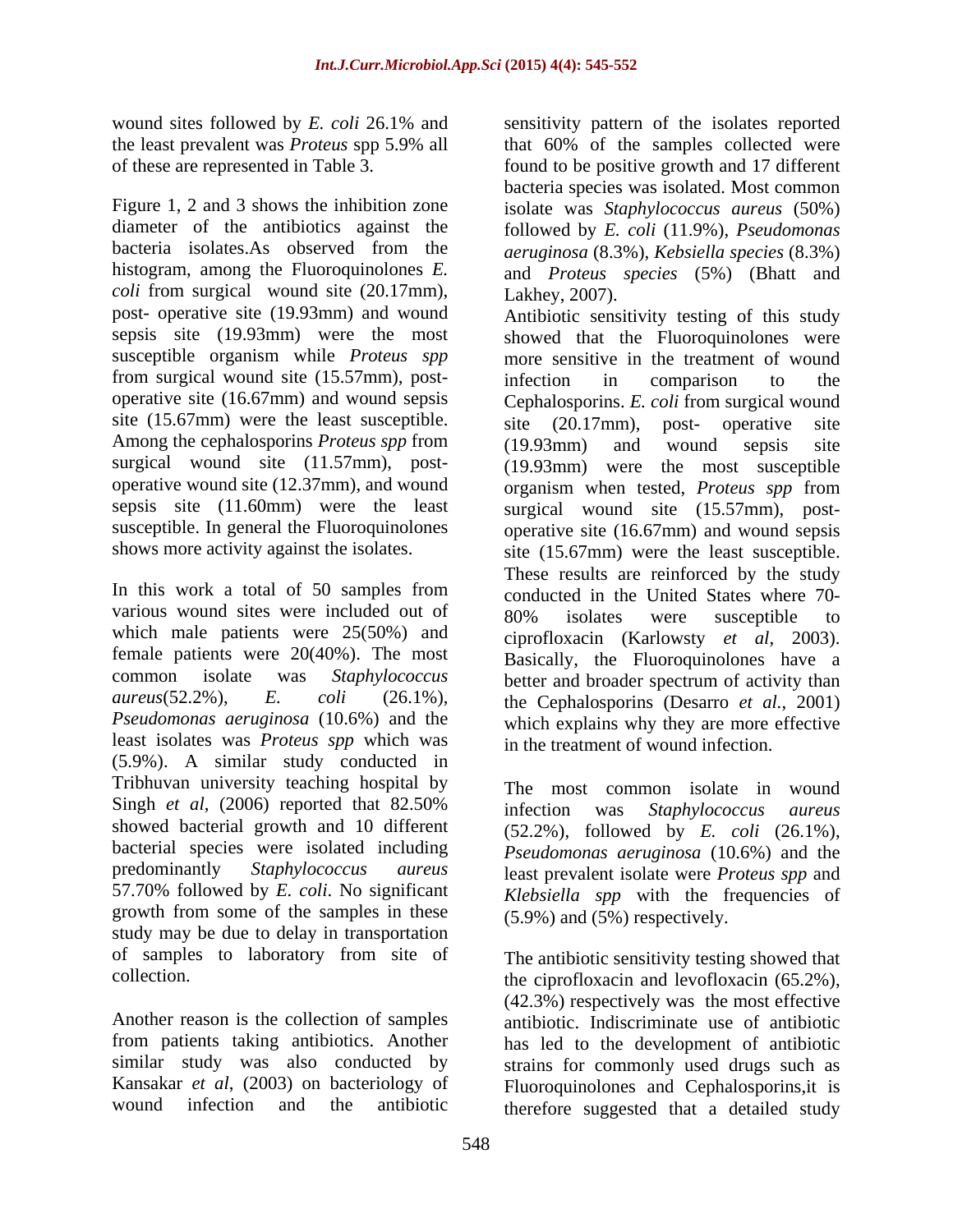testing irrespective of the organism isolated modified antibiotics can be developed to from wound swabs/pus samples is carried

with proper antibiotic usage, susceptibility out to find out their resistance pattern so that completely tackle wound infection.

**Table.1** Gender distribution of significant growth

| Gender | <b>Number</b><br>examined | <b>Number</b><br>with<br>significant<br>growth | <b>Number</b><br>without<br>significant growth<br>growth | Percentage (%)<br>With significant |
|--------|---------------------------|------------------------------------------------|----------------------------------------------------------|------------------------------------|
|        |                           |                                                |                                                          |                                    |
|        |                           |                                                |                                                          |                                    |
| Female |                           |                                                |                                                          |                                    |
|        |                           |                                                |                                                          |                                    |

**Table.2** Percentage distribution of isolates from different wound sites

| Wound sites No |          | No. and percentage of samples with |
|----------------|----------|------------------------------------|
|                | cultured | isolates                           |
| Surgical       | 22       | 20(44.5)                           |
| Post-          | 16       | 15(33.3)                           |
| operative      |          |                                    |
| Wound          | 12       | 10(22.2)                           |
| sepsis         |          |                                    |
| Total          | 50       | 45 (90)                            |

**Table.3** Wound sites, number and percentage distribution of bacteria pathogen

|                          | Bacteria isolates No (%) |                                                  |         |                    |                        |  |
|--------------------------|--------------------------|--------------------------------------------------|---------|--------------------|------------------------|--|
| <b>Wound site</b>        | aureus                   | Staphylococcus Pseudomonas E. coli<br>aeruginosa |         | Klebsiella<br>Spp. | <b>Proteus</b><br>Spp. |  |
|                          |                          |                                                  |         |                    |                        |  |
| Surgical                 | 6(30)                    | 3(15)                                            | 7(35)   | 3(15)              | 1(5)                   |  |
| Post-operative $7(46.7)$ |                          | 1(6.7)                                           | 5(33.3) | 1(6.7)             | 1(6.7)                 |  |
| Wound sepsis 8 (80)      |                          | 1(10.0)                                          | 1(10)   | $\sim$             | $\sim$                 |  |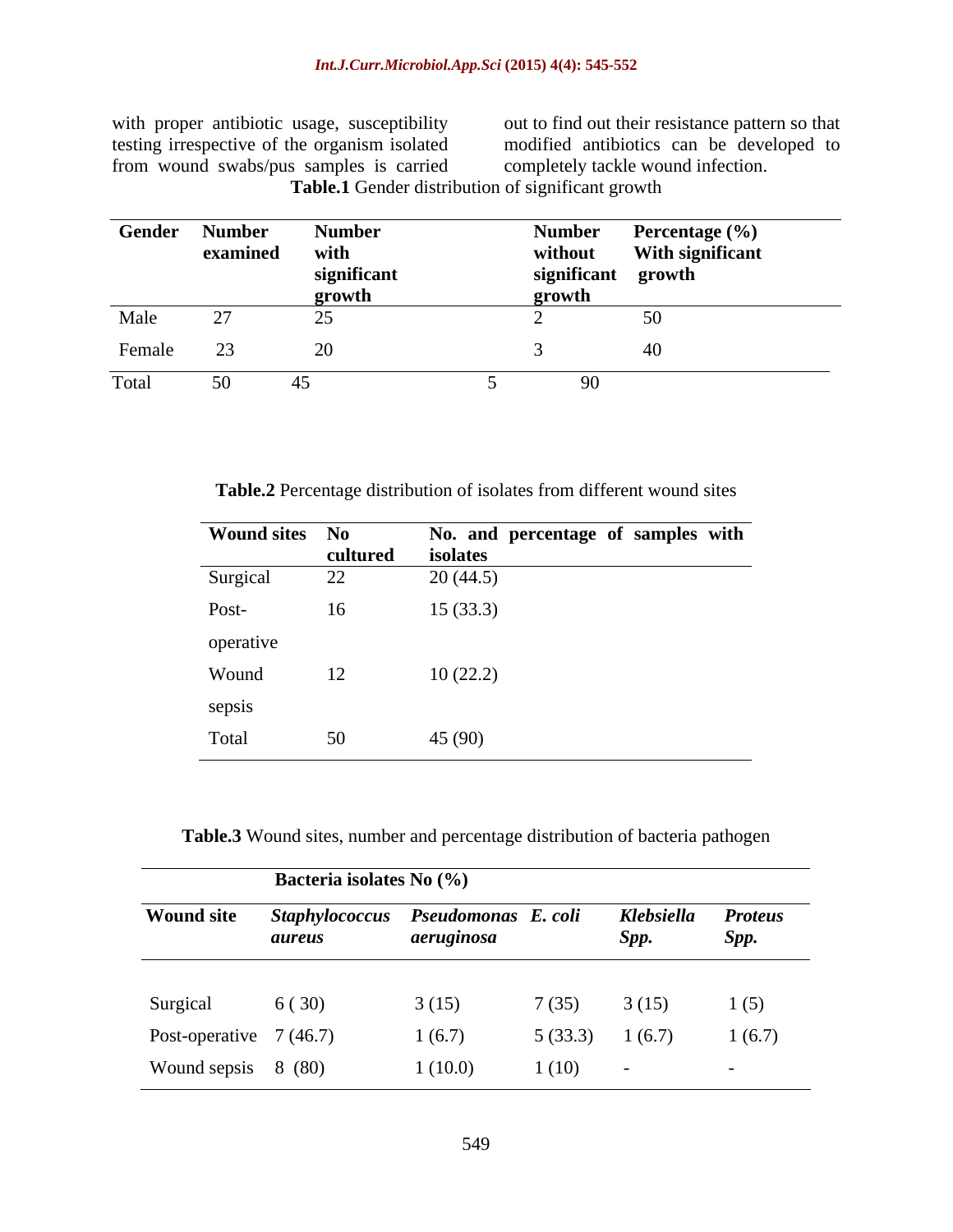| (59) |  |  |  |
|------|--|--|--|
|------|--|--|--|





**Fig.2** Inhibition zone diameter (mm) of antibiotics against the bacteria isolates on post-operative wound sites

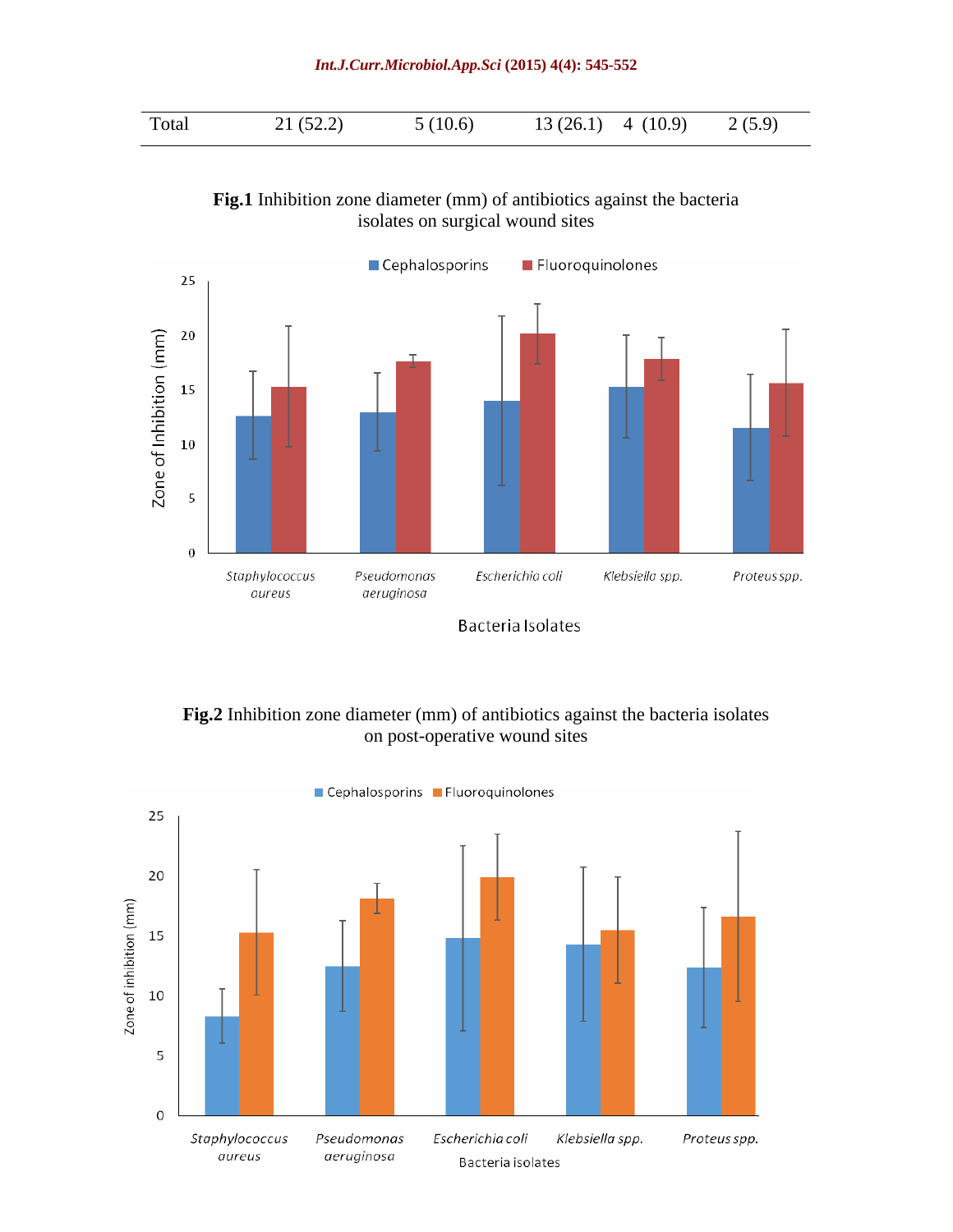

**Fig.3** Inhibition zone diameter (mm) of antibiotics against the bacteria isolates on wound sepsis sites



- Bhatt, C. P. and Lakhey, M., (2007): The distribution of pathogens causing sensitivity pattern. *Journal of Nepal Health Research Council*. 5(1):22-25
- *Laboratory Practice in Tropical*
- 
- Fadeyi, A., Ismaila, A. A., and Ganiyu, A.
- **References** Kansakar, P., Pokharel, B. M., and Tuladhar, wound infection and their antibiotic the isolates. *Four congress of* N. R., (2003): A study on bacteriology of wound infection and the antibiotic sensitivity pattern of *association of clinical pathologists of Nepal (ACPN)* February 21-22, 35
- Cheesbrough, M., (2006). *District*  Karlowsty, J. A.,Draghi, D. C., Jones, M. E., *Countries*. 2nd edition New York: Cambridge University Press*.*245 De Sarro A, and De Sarro G. (2001): among clinical isolates of Adverse reactions to *Pseudomonas aeruginosa* and Fluoroquinolones, in: *Pharmacology Acinetobacterbaumannii* from *for Nurses*  $2^{nd}$ *edition McGraw-hill* **hospitalized patients in the United** for *Nurses*  $2^{nd}$  *edition McGraw-hill* **bospitalized** patients in the United *university press New York,*371-384 States 1998 to 2001.*Antimicrobial*  Thronsherry, C., Friedland, I. R., and Saham, D. F., (2003): Surveillance for antimicrobial susceptibility among clinical isolates of *Pseudomonas aeruginosa* and *Acinetobacterbaumannii* from *agents Chemotherapy*. 47:1681-8
	- R., (2008): Bacteriological pattern of Nitin, G. I., Nikhil, P., Maherh, S., Amod, wound swab isolates in patients with Y. and Chaudhary, A. M. (2013) chronic leg ulcer. *International Journal Health Research* 1(4): 183- infection;bacteriology and antibiotics 188. **188.** Sensitivity pattern. International Post operative wound sensitivity pattern. International